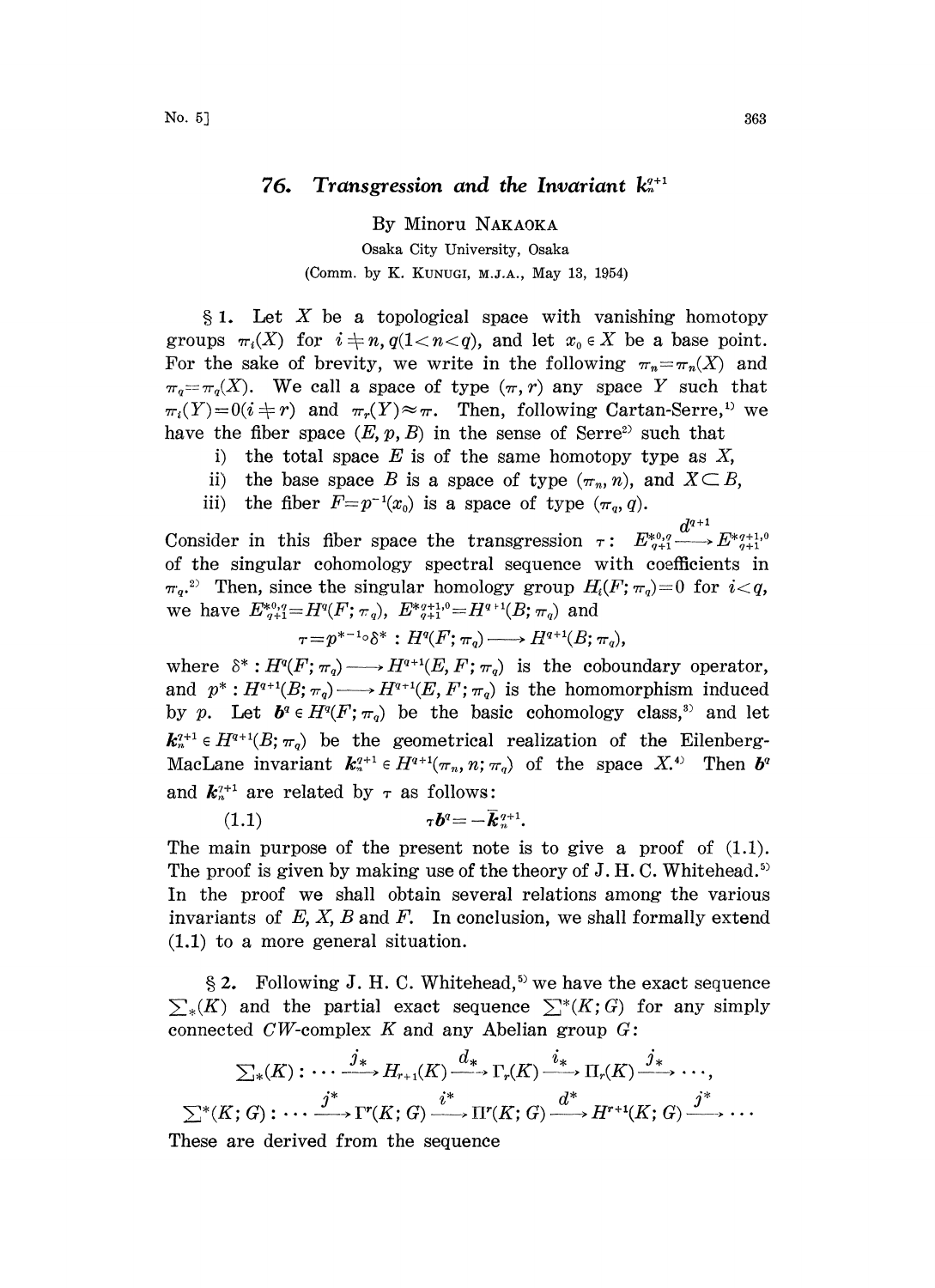$$
\cdots \xrightarrow{j_{r+1}} C_{r+1}(K) \xrightarrow{d_{r+1}} A_r(K) \xrightarrow{j_r} C_r(K) \xrightarrow{d_r} \cdots
$$

and the G-dual

 $d_r^{\#} \longrightarrow C_r^{\#}(K; G) \xrightarrow{j_r^{\#}} A_r^{\#}(K; G) \xrightarrow{d_{r+1}^{\#}} C_{r+1}^{\#}(K; G) \xrightarrow{j_{r+1}^{\#}} \cdots$ 

where  $C_{r+1}(K) = \pi_{r+1}(K^{r+1}, K^r)$ ,  $A_r(K) = \pi_r(K^r)$  if  $r \geq 2$ ,  $C_2(K)$  is  $\pi_2$  $(K^2, K^1)$  made Abelian,  $d_{r+1}$ ,  $j_r$  are the boundary and injection homomorphisms, and  $C^{\#}_{r}(K; G) = \text{Hom}(C_{r}(K), G)$ ,  $A^{\#}_{r}(K; G) = \text{Hom}(A_{r})$  $(K), G$ ,  $d_{r+1}^*$ ,  $j_r^*$  are the G-dual of  $C_r(K)$ ,  $A_r(K)$ ,  $d_{r+1}$ ,  $j_r$  respectively.<sup>6)</sup> Recall that

$$
\Gamma_r(K) = j_r^{-1}(0), \quad \Pi_r(K) = A_r(K)/d_{r+1}C_{r+1}(K)
$$
\n
$$
H_r(K) = Z_r(K)/\partial_{r+1}C_{r+1}(K);
$$
\n
$$
\Gamma^r(K; G) = d_{r+1}^{n-1}(0), \quad \Pi^r(K; G) = A_r^{n}(K; G)/j_r^{n}(K; G),
$$
\n
$$
H^r(K; G) = Z^r(K; G)/\delta_r C_{r-1}^{n}(K; G),
$$

where  $\partial_{r+1} = j_r \circ d_{r+1}$ ,  $\delta_r = d_r^* \circ j_{r-1}^*$ ,  $Z_r(K) = \partial_r^{-1}(0)$  and  $Z^r(K; G) = \delta_{r+1}^{-1}(0)$ . We notice that  $\Pi_r(K)$  is isomorphic with  $\pi_r(K)$  by the injection homomorphism. Using this isomorphism we make the identification

$$
\Pi_r(K) = \pi_r(K).
$$

Let  $l''_K: A_r(K) \longrightarrow \Pi_r(K)$  be the natural homomorphism, and let  $\mathbf{I}_K^r \in \Pi^r(K; \pi_r(K))$  be the class containing  $l_K^r \in A_r^*(K, \pi_r(K))$ . Then  $l_K \circ d_{r+1}: C_{r+1}(K) \longrightarrow A_r(K) \longrightarrow \Pi_r(K)$  is trivial, and so  $d_{r+1}^* l_K^* = 0$ . Therefore we have

(2.1)  $l_K^r \in \Gamma^r(K, \pi_r(K)), \quad i^*l_K^r = l_K^r.$ 

Let  $f: K \longrightarrow K'$  be a cellular map of K into a cell complex  $K'.$ Then f induces the homomorphisms  $f'_{\#}: C_r(K) \longrightarrow C_r(K')$  and  $f''_{\#}:$  $A_r(K) \longrightarrow A_r(K')$ , and further these induce the homomorphisms  $f_*$ :  $\sum_{*}(K) \longrightarrow \sum_{*}(K')$  and  $f^*: \sum^{*}(K; G) \longrightarrow \sum^{*}(K; G)$ . As for the group  $\Pi^{r}(K; G)$ , we shall here note the following fact: Let g:  $K^{r-1} \longrightarrow K'$  be a cellular map with a (cellular) extension  $\tilde{g}: K^r \longrightarrow K'.$ <br>Then  $\tilde{g}$  determines the homomorphism  $\tilde{g}^*: \Pi^r(K; G) \longrightarrow \Pi^r(K; G).$ Then  $\tilde{g}$  determines the homomorphism  $\tilde{g}^*$ :  $\Pi^{r}(K; G) \longrightarrow \Pi^{r}(K; G)$ .  $\tilde{g}^*$  does not depend on the choice of an extension  $\tilde{g}$ , and further<br>it is an invariant of the homotony class of  $g^{5}$ . Therefore we may it is an invariant of the homotopy class of  $g<sup>5</sup>$ . Therefore we may write  $g^* = \tilde{g}^*$ .

Let  $(Y, Y')$  be a pair of topological spaces, and let  $K(Y)$ ,  $K(Y')$ be the singular polytopes of Y, Y'. Then  $K(Y')$  is the closed subcomplex of the CW-complex  $K(Y)$ . Let  $\kappa: K(Y) \longrightarrow Y$  be the projection. Then  $\kappa$  induces the isomorphism  $\kappa_{\mu}(\kappa^*)$  between the homotopy (singular cohomology) exact sequences for  $(K(Y), K(Y'))$ and for  $(Y, Y')$ . By this isomorphism, we shall identify two exact sequences. Let  $f: (Y, Y') \longrightarrow (Z, Z')$  be a continuous map. Then f induces a cellular map  $K(f): (K(Y), K(Y')) \longrightarrow (K(Z), K(Z'))$ , and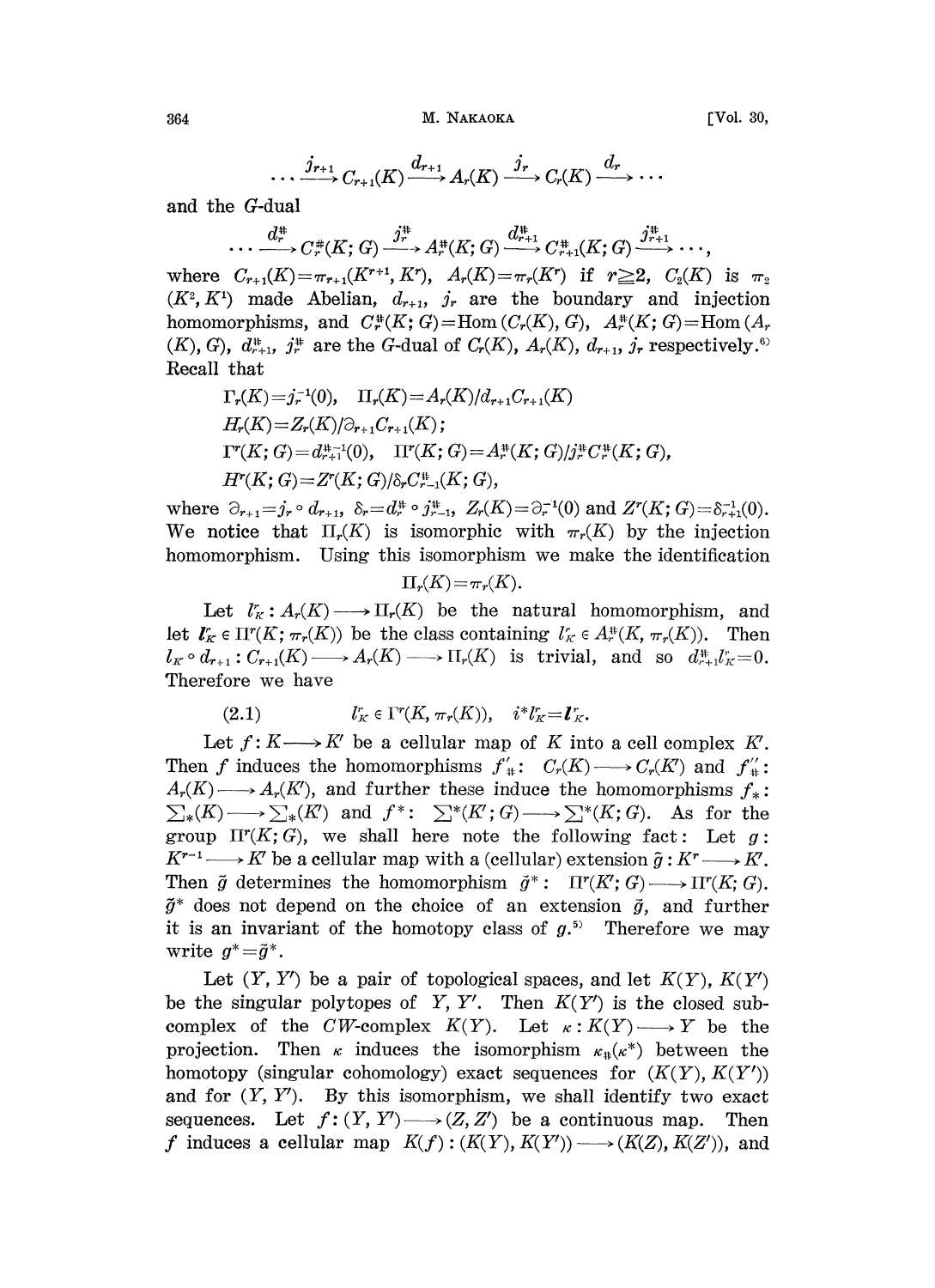the induced homomorphisms  $K(f)_*$  and  $f_*(f^*$  and  $K(f)^*)$  are equivalent to each other by  $\kappa_{\mu}(\kappa^*)$ .<sup>7)</sup>

Let  $M(Y)$  be the minimal subcomplex of the total singular complex of  $Y^s$ . Then it is obvious that  $M(Y)$  has a geometrical realization  $\overline{M}(Y)$  in the singular polytope  $K(Y)$ . Further it can be seen<sup>9)</sup> that  $\overline{M}(Y)$  is a deformation retract of  $K(Y)$ , and that we can find the retraction  $\varphi: K(Y) \longrightarrow \overline{M}(Y)$  which is cellular.

If Y is simply connected,  $K(Y)$  and so  $\overline{M}(Y)$  are also simply connected. Therefore we can consider the above sequences of J. H. C. Whitehead for  $K(Y)$  and  $M(Y)$ , and they are isomorphic by the homomorphism induced by  $\varphi$ .

 $\S 3$ . The fiber space  $(E, p, B)$  stated in  $\S 1$  is precisely as follows: The base space  $B$  is a space obtained by attaching cells of dimensionality  $q+1$ ,  $q+2$ , ... to X in such a way that  $\pi_i(B)=0$ for  $i \geq q$ , and the total space E is the space of paths  $\{f: I \longrightarrow B,$  $f(0) \in X, f(1) \in B$ , where I is the unit interval. Further the projection  $p: E \longrightarrow B$  is the map such that  $p(f)=f(1)$  for all  $f \in E$ . Thus the fiber F is the space of paths  $\{f: I \longrightarrow B; f(0) \in X, f(1)=x_0\}.$ Notice that  $X$  is the subspace of  $B$ .

Let  $\xi: F \subset E$  be the inclusion map, and let  $\eta: X \longrightarrow E$  be a map such that  $(\eta(x))(t) = x$  for  $x \in X$ ,  $t \in I$ . Then  $\xi$  and  $\eta$  induce the isomorphisms

$$
\xi_{\#} : \pi_q(F) \approx \pi_q(E), \quad \eta_{\#} : \pi_q(X) \approx \pi_q(E).
$$

Since F is  $(q-1)$ -connected, we have the Hurewicz isomorphism:  $\pi_q(F) \approx H_q(F)$ . We shall use these isomorphisms to make the identifications

$$
H_q(F)\!=\!\pi_q(F)\!=\!\pi_q(E)\!=\!\pi_q.
$$

Then, the basic cohomology class  $b^q \in H^q(F, \pi_q)$  is the element which goes to the identical isomorphism by the natural homomorphism

$$
H^{q}(F; \pi_q) \approx \text{Hom} (H_q(F), \pi_q) = \text{Hom} (H_q(F), H_q(F)).
$$

Since the inclusion  $\zeta : X \subseteq B$  induces the isomorphism  $\zeta_*$ <br> $\approx \pi_i(B)$  for  $i < q$ , we may choose  $M(X)$  and  $M(B)$  as follows: Since the inclusion  $\zeta: X \subseteq B$  induces the isomorphism  $\zeta_* : \pi_*(X)$ 

$$
M(X) \subset M(B)
$$
,  $M(X)^{q-1} = M(B)^{q-1}$ .

 $\begin{array}{c} \rm{Let} \;\; h': \overline{M}(B)^{q-1}\longrightarrow \overline{M}(X) \ h=h'\circ (\varphi \mid K(B)^{q-1}): K(B)^{q-1} \end{array}$ Let  $h': M(B)^{q-1} \longrightarrow M(X)^{q-1} \subset K(X)$  be the identical map, and<br>let  $h=h' \circ (\varphi \mid K(B)^{q-1}) : K(B)^{q-1} \longrightarrow K(X)$ . Then it follows<sup>10)</sup> that h' has the cellular extension  $\tilde{h}' : \overline{M}(B)^q \longrightarrow K(X)$  and that the secondary obstruction  $e^{q+1}(h') \in H^{q+1}(\overline{M}(B), \pi_q)$  is geometrically equivalent to the Eilenberg-MacLane invariant  $k_n^{q+1} \in H^{q+1}(\pi_n, n; \pi_q)$ . Therefore, if we write  $\mathbf{k}_n^{q+1} \in H^{q+1}(K(B); \pi_q)$  the element which corresponds to  $\mathbf{k}_n^{q+1}$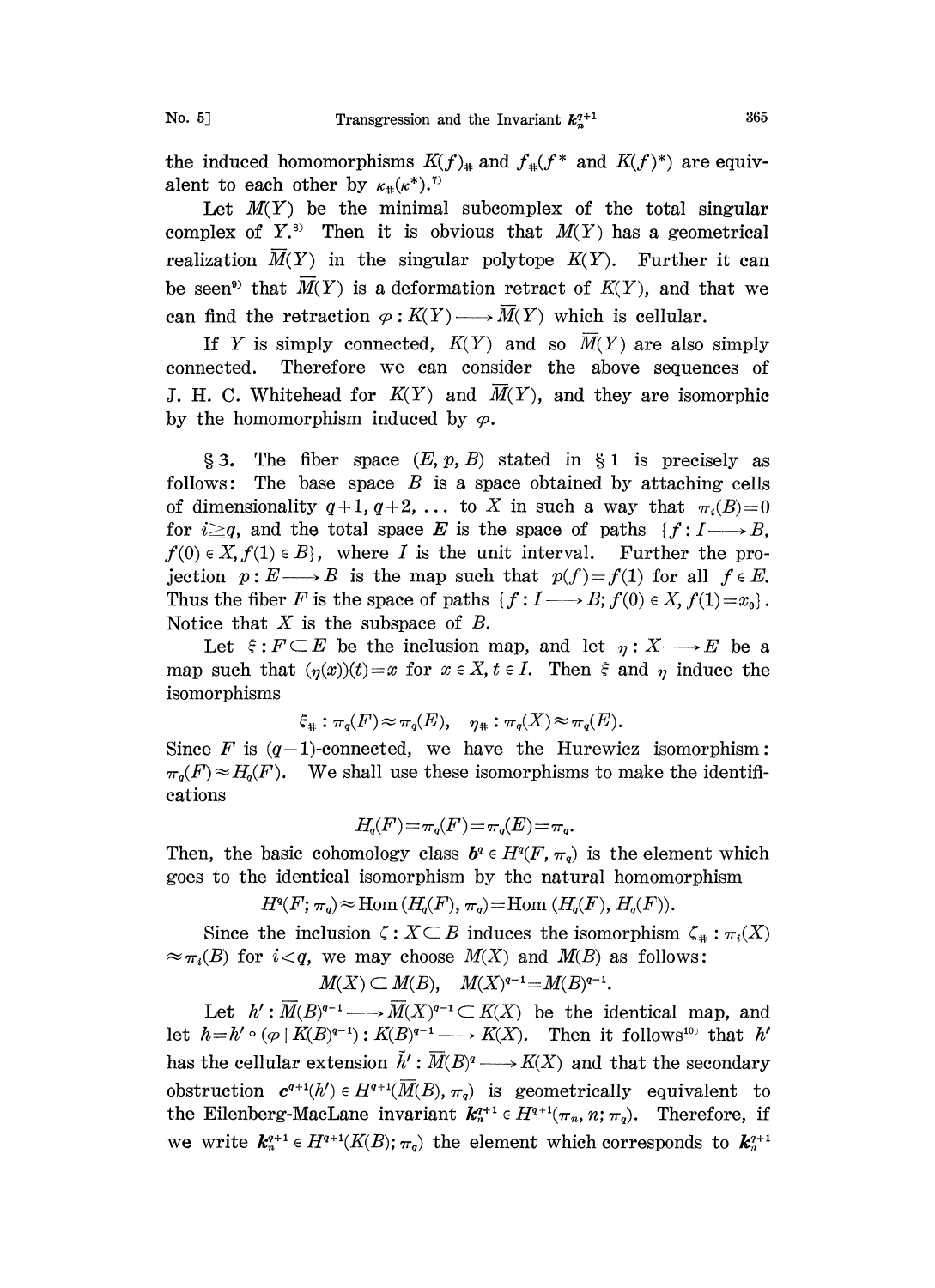by the natural isomorphism  $H^{q+1}(K(E); \pi_q) \approx H^{q+1}(\pi_n, n; \pi)$ , then we have

$$
\bm{c}^{q+1}(h) = \bar{\bm{k}}_n^{q+1}.
$$

Let  $\mathbf{h}_{K(R)}^q \in \Pi^q(K(\mathcal{B}); \pi_q)$  be a class containing the element  $l'_{K(X)}$  $\tilde{h}''_* \in A^*_\sigma(K(B); \pi_q)$ . Then it is obvious that

(3.1)  $h^* l_{K(X)}^q = h_{K(B)}^q$ where  $h^*: \Pi^q(K(X); \pi_q) \longrightarrow \Pi^q(K(B); \pi_q)$  is the homomorphism determined by h. Furthermore, since  $c^{q+1}(\tilde{h})=\tilde{h}'_{*}\circ d_{q+1}$  by the definition, we see that

(3.2)  $\overline{k}_n^{q+1}$  $\overline{k}_{n}^{q+1}$  =  $d_{B}^{*}$   $h_{K(B)}^{q}$ ,

We have the commutative diagram

where 
$$
d_n^*: \Pi^q(K(B); \pi_q) \longrightarrow H^{q+1}(K(B); \pi_q)
$$
.  
\nWe have the commutative diagram  
\n
$$
\Pi^q(K(B); \pi_q) \longrightarrow \Pi^q(\overline{M}(B); \pi_q) \longleftarrow \Pi^q(K(B); \pi_q)
$$
\n
$$
K(\zeta)^* \begin{bmatrix} | & h'^* & | & h^* \\ & \Pi^q(K(X); \pi_q) & \longrightarrow & \Pi^q(\overline{M}(X); \pi_q) & \longrightarrow & \Pi^q(K(X); \pi_q), \end{bmatrix}
$$

where all the horizontal arrows denote the isomorphisms induced by the inclusion maps, and  $h'^{-1}$  is the inverse map of  $h'$ . Therefore it holds that  $h^{*-1} = K(\zeta)^*$  and so from (3.1) it holds that  $h^{*-1} = K(\zeta)^*$  and so from (3.1)

(3.3)  $\boldsymbol{l}_{K(X)}^q = K(\zeta)^* \boldsymbol{h}_{K(B)}^q$ Since  $p \circ \eta = \zeta$ , we have the commutative diagram

$$
\frac{\Pi^{q}(K(E);\ \pi_q)}{K(\eta)^{*}}\ \frac{K(p)^{*}}{\prod^{q}(K(B);\ \pi_q)}\\ \Pi^{q}(K(X);\ \pi_q)\ \sqrt{\qquad\qquad K(\zeta)^{*}}\\
$$

Further it is obvious that  $K(\eta)^*$  is isomorphic and  $\mathbf{1}_{K(X)}^q = K(\eta)^* \mathbf{1}_{K(X)}^q$ Therefore it follows from (3.3) that

$$
(3.4) \qquad \qquad \boldsymbol{l}_{K(E)}^{\;q} = K(p)^* \boldsymbol{h}_{K(E)}^{\;q}.
$$

Since  $H_q(F)/\sum_q(F) = 0$ , we have  $j_qA_q(K(F)) = Z_q(K(F))$ . Since further  $Z_q(K(F))$  is free Abelian, there exists a homomorphism  $\lambda: Z_q(K(F)) \longrightarrow A_q(K(F))$  such that

(3.5) 
$$
j_F \circ \lambda : Z_q(K(F)) \longrightarrow C_q(K(F))
$$

is the inclusion.

Let  $u \in A_q^{\#}(K(B); \pi_q)$  be a representative of  $h_{K(B)}^q$ . Then it follows from (3.4) that  $u \circ K(p)_{\text{H}} \in A^{\#}_{q}(K(E);\pi_{q})$  is a representative of  $l_{\mathcal{K}(\mathcal{E})}^q$ . On the other hand, we see from (2.1) that  $l_{\mathcal{K}(\mathcal{E})}^q$  is a representative of  $l_{K(E)}^q$ . Therefore it follows from the definition of  $\Pi^{q}(K(E);\pi_{q})$  that there exists an element  $v \in C_{q}^{*}(K(E);\pi_{q})$  such that

$$
(3.6) \t v \circ j_E = l_{K(E)}^q - u \circ k(p)_{\#},
$$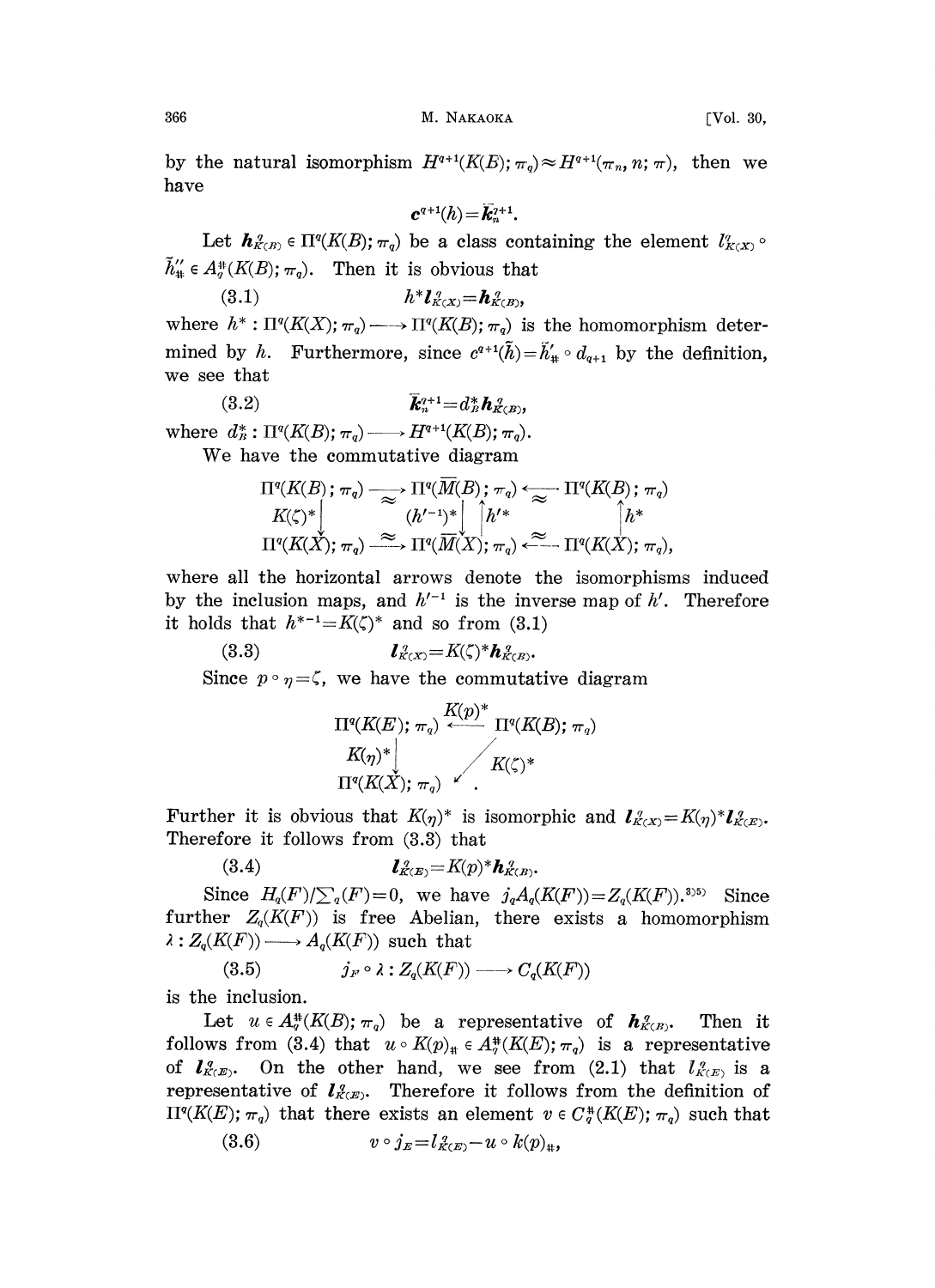where  $j_E=j_q: A_q(K(E)) \longrightarrow C_q(K(E))$  is the injection. Consider the commutative diagram

$$
\begin{array}{ccc}C_{q+1}(K(F))&\stackrel{\widehat{\bigcirc}_{q+1}}{\longrightarrow} &C_{q}\left(K(F)\right)\xrightarrow{K(\xi)_{\sharp}}&C_{q}\left(K(E)\right)\\ d_{q+1}&Z_{q}(K(F))&\stackrel{\stackrel{\cdot}{\bigcirc}_{jF}}{\longrightarrow}&A_{q}(K(F))\xrightarrow{K(\xi)_{\sharp}^{\prime\prime}}&A_{q}\left(K(E)\right),\\ \end{array}
$$

and notice

$$
l_{K(E)}^{\alpha} \circ K(\xi)_{\#}^{\prime} = l_{K(F)}^{\alpha}, \quad K(p)_{\#}^{\prime} \circ K(\xi)_{\#}^{\prime\prime} = 0.
$$

Then we see from (3.6) and (2.1)  
\n
$$
v \circ K(\xi)'_{\#} \circ \partial_{q+1} = v \circ j_E \circ K(\xi)''_{\#} \circ d_{q+1}
$$
\n
$$
= (l_{K(E)}^{\sigma} - u \circ K(p)_{\#}) \circ K(\xi)''_{\#} \circ d_{q+1}
$$
\n
$$
= l_{K(F)}^{\sigma} \circ d_{q+1} - u \circ K(p)_{\#} \circ K(\xi)''_{\#} \circ d_{q+1} = 0,
$$

and so  $v \circ K(\xi)'_{\#} \in Z^q(K(F); \pi_q)$ . Moreover we have for any element  $z \in Z_q(K(F))$ 

$$
v \circ K(\xi)'_{\#}(z) = v \circ K(\xi)'_{\#} \circ j_F \circ \lambda(z)
$$
  
(3.7) 
$$
= v \circ j_E \circ K(\xi)''_{\#} \circ \lambda(z)
$$

$$
= (l_{K(E)}^{\circ} - u \circ K(p)_{\#}) \circ K(\xi)''_{\#} \circ \lambda(z) = l_{K(F)}^{\circ} \circ \lambda(z).
$$

Since it holds obviously

$$
_{\nu}\circ j_{\scriptscriptstyle F}{=}l_{{\scriptscriptstyle K(F)}}^{\ {\scriptscriptstyle q}}\,,
$$

where  $\nu: Z_q(K(F)) \longrightarrow H_q(K(F))=\pi_q$  is the natural homomorphism, we have from  $(3.5)$  and  $(3.7)$ 

$$
v\circ K(\varepsilon)_\#^\prime(z)\!=\!l_{K(F)}^{\,\,\sigma}\circ\lambda(z)\!=\!v\circ j_{F}\circ\lambda(z)\!=\!\nu(z).
$$

Therefore we see from the definition of  $b^q$  that the cocycle  $v \circ K(\xi)_{\#}'$ is a representative of  $b^q$ . Thus  $\delta^*b^q$  is the class of  $H^{q+1}(K(E), K(F));$  $\pi_q$ ) containing  $\delta_E v$ . However

$$
\delta_E v = v \circ \partial_E = v \circ j_E \circ d_E
$$
  
=  $(l_{K(E)}^{\ \gamma} - u \circ K(p)_{\#}) \circ d_E$   
=  $-u \circ K(p)_{\#}^{\ \gamma} \circ d_E$  (see (2.1))  
=  $-u \circ d_B \circ K(p)_{\#}^{\gamma}.$ 

Therefore

 $\delta^*{\boldsymbol{b}}^{\mathit{q}}$   $\! =$   $\!-p^*\circ d^*_{\scriptscriptstyle{B}}\!\circ {\boldsymbol{h}}^{\scriptscriptstyle{(q)}}_{{\scriptscriptstyle{K}}\cap{\boldsymbol{c}}}$  $\begin{split} \mathcal{A}^a = & -p^* \circ d_B^* \circ \bm{h}_{K(B)}^{\:q} \ \mathcal{B}^{\mathrm{ad}} = & -p^* \circ d_B^* \circ \bm{h}_{K(B)}^{\:q} \end{split}$ 

and it follows from (3.2) that

$$
\delta^* \boldsymbol{b}^q = -p^* \bar{\boldsymbol{k}}_n^{q+1}.
$$

Namely we have (1.1).

§ 4. Let X be a 1-connected space, and write briefly  $\pi_i(X) = \pi_i$  $(j=2,3,\ldots)$ . Consider a space B obtained by attaching cells of dimensionality  $r+1$ ,  $r+2$ , ... to X in such a way that  $\pi_i(B)=0$ for  $i \geq r$ , and construct a fiber space  $(E, p, B)$  by the same way